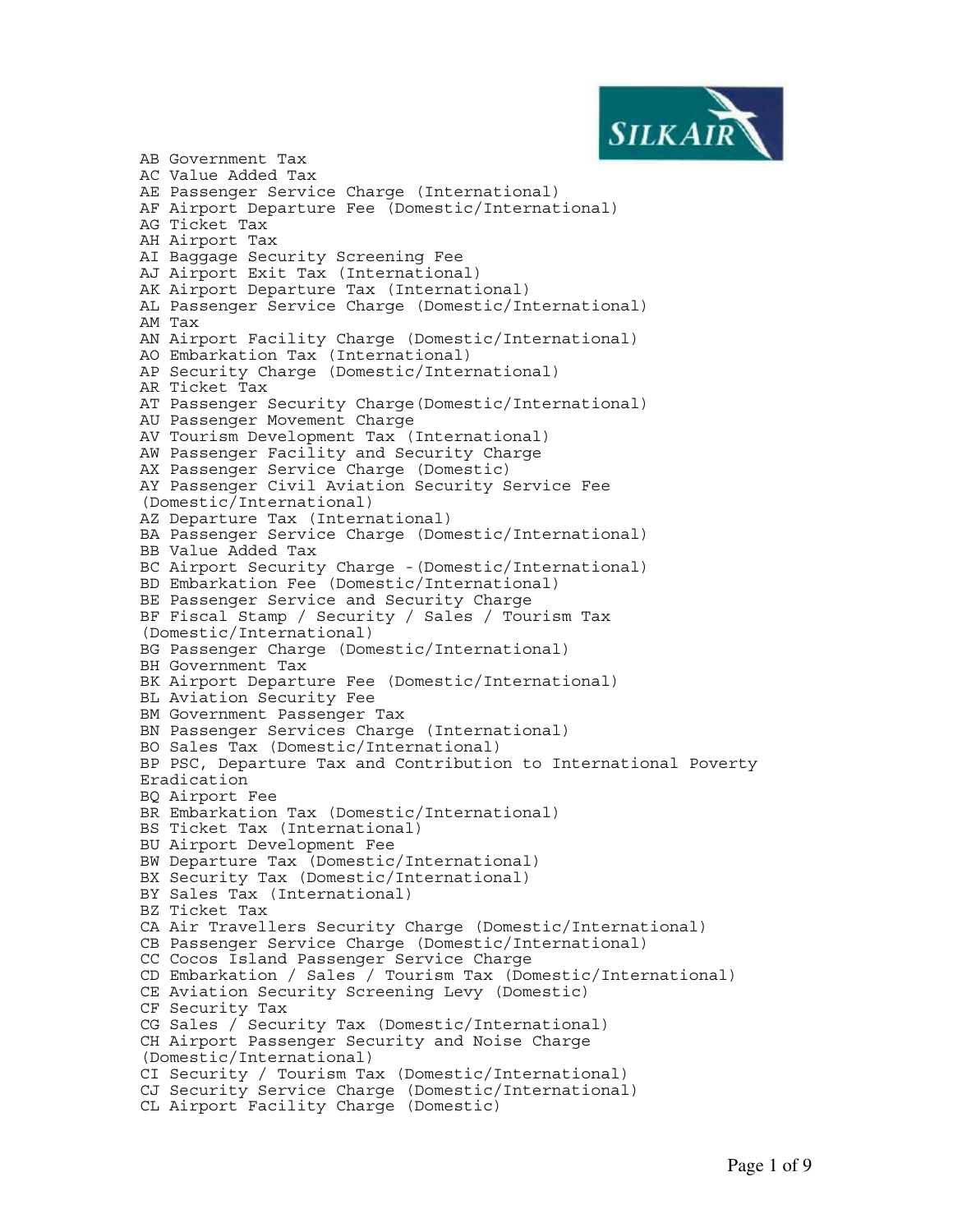CM Tax on Value (Domestic/International) CN Airport Fee (Domestic/International) CO Airport Tax (Domestic/International) CQ Rehabilitation fund and care of handicapped person CR Transportation Tax CT Security Tax (Domestic/International) CV Airport Embarkation Tax (Domestic/International) CW Value Added Tax (Domestic) CX Christmas Island Passenger Service Charge (Domestic/International) CY Airport Service Charge (International) CZ Embarkation Tax (Domestic/International) DA Passenger Service Charge (Domestic) DB Airport Security Charge DC Security Charge (Domestic/International) DD Concourse Fee (Intl) DE Airport Security Charge (Domestic/International) DF Security Charge (Intl) DG Resident Exit Tax (Timbre) DH Passenger Facility Charge DI Airport Facilitation Fee (International) DJ Departure Tax DL Value Added Tax (Passengers) DM Transportation Tax (International) DN Value Added Tax (Excess Baggage) DO Transportation Tax (Domestic/International) DP Goods and Services Tax (GST), (Domestic/International) DQ Security Charge (Domestic/International) DR Airport Facility Charge (Domestic/International) DS Safety Fee (Intl) DT Transfer Passenger Fee (Domestic/International) DW Embarkation Tax (Domestic/International) DX Aeronautical Development Charge (Intl) DY Tourism Arrival Tax DZ Transportation / Fiscal / Airport Tax EA Passenger Departure Tax EB Passenger and Safety Charge (Domestic/International) EC Government Transportation Tax (Domestic/International) ED Tourism Fee (International) EE Passenger Service Charge (Domestic/International) EF Security Tax (Domestic/International) EG Transportation Tax EI VAT Adjustment Tax (Dom) EJ PTA surcharge (International) EK Passenger Service and Security Fee (Domestic/International) EL Airport Improvement Fee EM Airport Service Fee EN Passenger Facility Charge EO Airport Expansion Tax EP Development Tax (International) EQ Service Charge (Domestic/International) ER Sales Tax (Domestic/International) ES Value Added Tax (IVA) ET Stamp Duty, International/Domestic Air Travel EU INAC -Civil Aviation Services Improvement Fee (Domestic/International) EV Passenger Safety Charge (Domestic/International) EW Passenger Facility Fee EX Security Bag Charge (Domestic/International) EY Airport Departure Tax EZ Airport Security Charge FA Airport Development Charge FB Airport Enhancement Facilitation Fee (Domestic/International)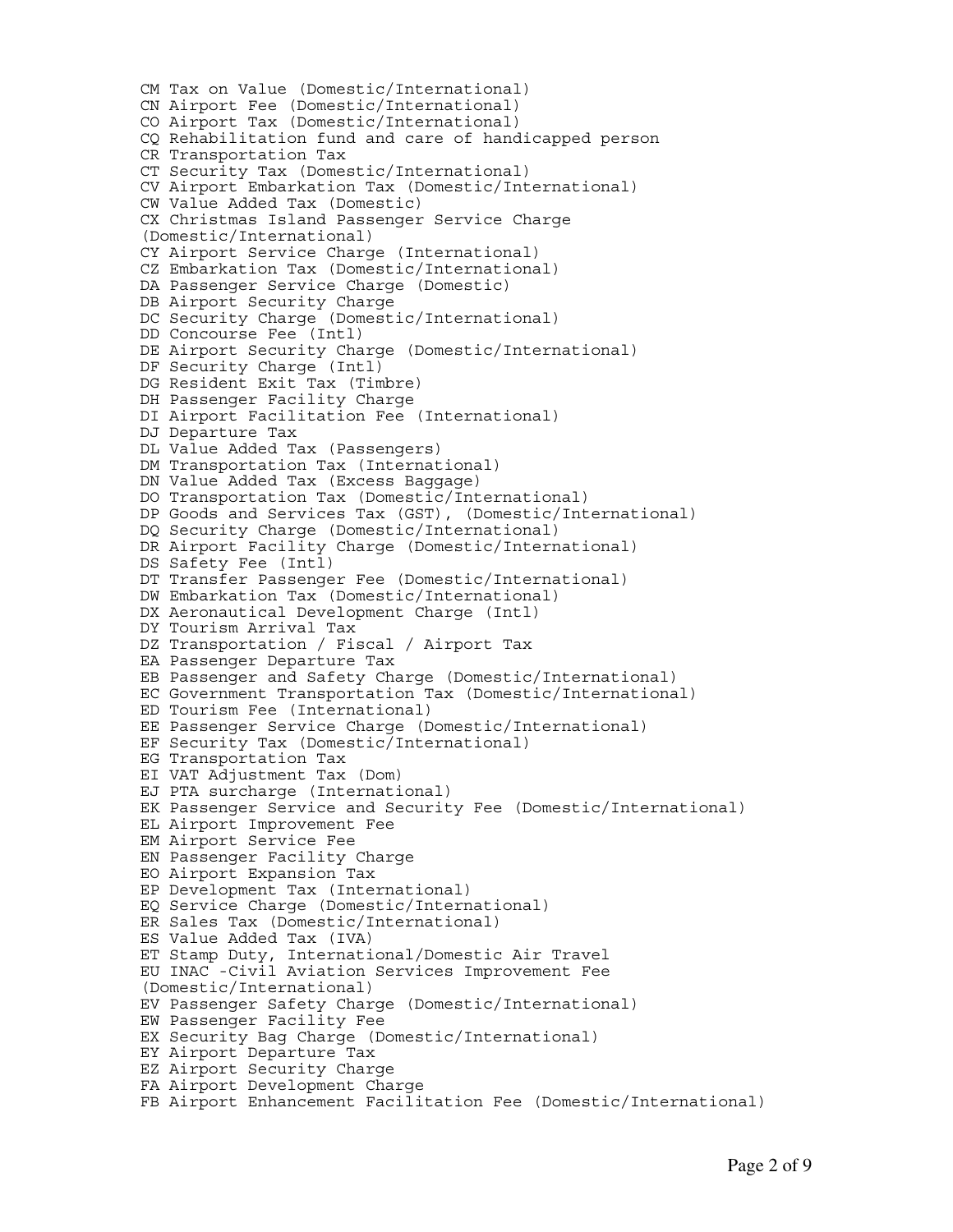```
FC Terminal Fee (International) 
FD Tourism Fee (International) 
FE Security Charge (Domestic/International) 
FF Baggage Screening Charge (International) 
FG Passenger Screening Fee (Domestic/International) 
FH Airport Departure Tax (SXM) (Domestic/International) 
FI Passenger Fee (International) 
FJ Value Added Tax 
FL Passenger Service Charge (Domestic) 
FN Value Added Tax on IT/EX/VT/HB (Dom) 
FO Departure Tax 
FP Security Control Fee 
FQ Abidjan Municipal Tax (Domestic/International) 
FR Airport Tax (Domestic/International) 
FS Common Area User Charge (Intl) 
FU Conservation Tax 
FV Passenger Service Fee 
FW Security Fee (International) 
FX Security Tax 
FZ Airport Departure Tax 
GA Airport Tax -(Domestic/International) 
GB Air Passenger Duty (APD) (Domestic/International) 
GC Terminal Facility Charge (Domestic/International) 
GD Government Ticket Tax 
GE Passenger Fee (Domestic/International) 
GF Embarkation Tax 
GG Airport Security Charge(Domestic/International) 
GH Passenger Service Charge (International) 
GI Passenger Service Charge 
GJ Airport Facility Fee (Domestic/International) 
GK Security Fee (Domestic/International) 
GM Government Sales Tax 
GN Service Charge (Domestic/International) 
GO Security Facility Maintenance Charge 
GP Embarkation / Departure Tax 
GQ Departure Tax (Domestic/International) 
GR Airport Development Charge(Domestic/International) 
GU Customs, Agriculture and Quarantine Inspection Services Charge 
GV Stamp Tax 
GW Embarkation / Security / Stamp Tax (Domestic/International) 
GX Terminal Fee (Domestic/International) 
GY Government Sales Tax 
GZ Airport Service Charge (International) 
HA Tirana Security Charge (International) 
HB Council City Tax (Domestic/International) 
HC Development Charge (Domestic/International) 
HD Safety Charge (Domestic/International) 
HE Airport Development Tax(Domestic/International) 
HF Value Added Tax 
HG Tourism Enhancement Fee (International) 
HH Passenger Fee (International) 
HI Immigration Processing Fee 
HJ Passenger Facility Charge (Domestic) 
HK Air Passenger Departure Tax 
HL Airport Development Charge (International) 
HN Transportation Tax (Domestic/International) 
HO Air Transportation Charge 
HP Infrastructure Development Charge (Domestic/International) 
HQ Embarkation Tax (International) 
HR Airport Tax (Domestic/International) 
HS Airport Charge (International) 
HT Transportation Tax (Domestic/International) 
HU Airport Departure Tax (Domestic/International)
```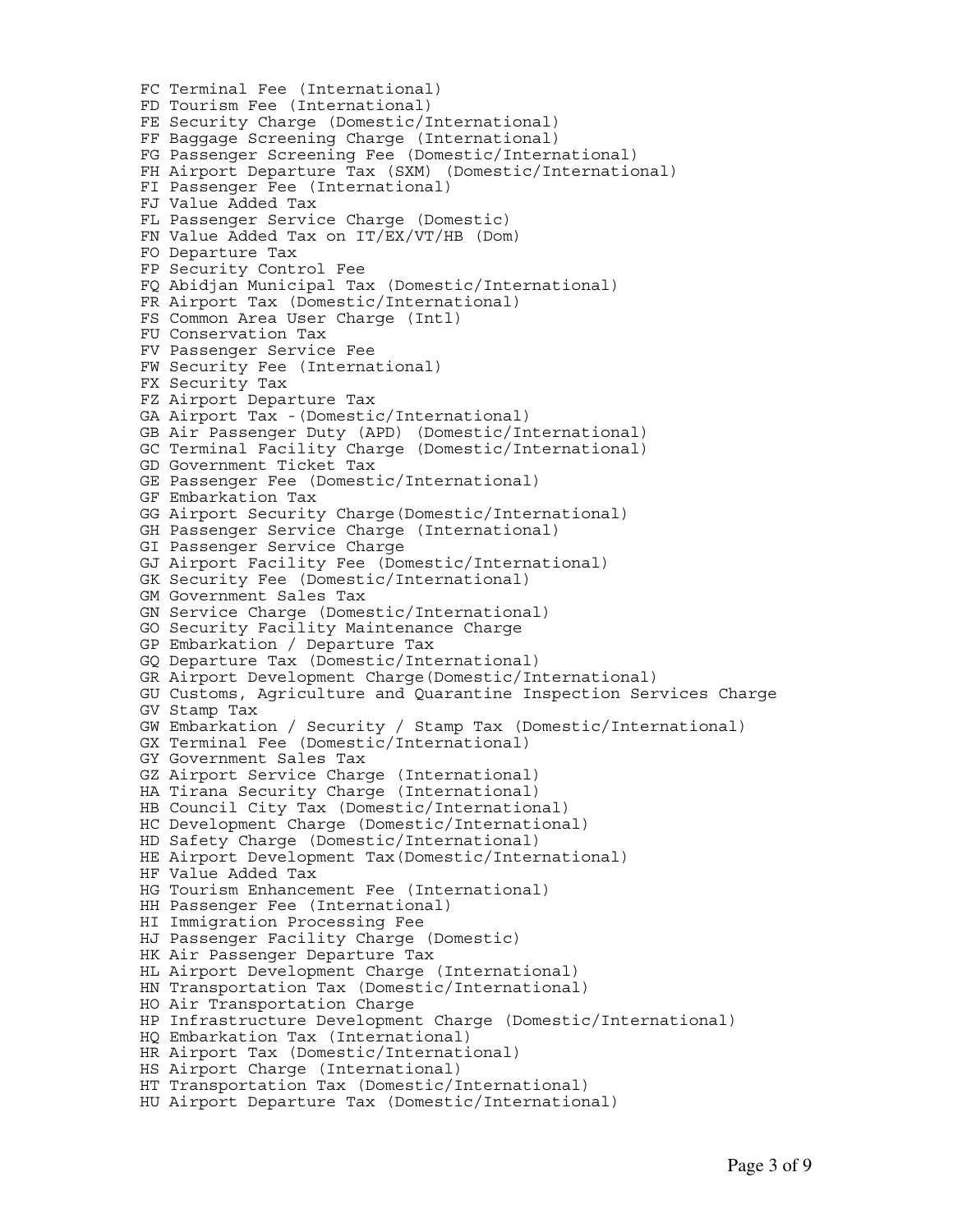HV Passenger Tax (International) HW Airport Departure Tax (International) HX Safety and Security Fee (Domestic/International) HY Aviation Safety Fee (Domestic/International) HZ Solidarity Tax IA Passenger Security Charge (international) IB Airport Tax (Domestic/International) IC Development Charge (international) ID Value Added Tax (Domestic) IF Airport Departure Tax (international) IG Immigration Fee IH Airport Departure Tax (Domestic/International) II Facilitation Charge IJ Security Charge (International) IK Security Fee (International) IL Departure Passenger Airport Tax -(Intl.) IM Tourism Contribution Fee (International) IN User Development Fee(Domestic/International) IP Development Charge (Domestic/International) IR Airport Tax (International) IS Airport Service Charge (Domestic/International) IT Embarkation Tax(Domestic/International) IU Passenger Security Charge (International) IV Airport Infrastructure Improvement Fee (Domestic) IW Airport Improvement Fee (Domestic/International) IX Border Crossing Tax (International) IY Value Added Tax (Domestic) / Departure Tax (International) IZ Air Passenger Solidarity Tax (Domestic/International) JA Airport Passenger Security Fee (Domestic/International) JB IVA (VAT) ON THE AIRPORT DEPARTURE TAX JC Passenger Service Charge (International) JD Departure Charge (Domestic/International) JE Passenger Solidarity Fee (International) JF Concourse Fee (International) JG Passenger Service Charge (International) JH Security Fee (International) JI Air Passenger Service Charge (APSC) (Domestic/International) JJ Security fee JK Departure Fee JL Flight Security Tax JM Stamp Tax (Domestic/International) JN Service Tax on Premium class travel JO Ticket Sales Tax (International) JP Consumption Tax JQ Security Charge -International JR Solidarity Tax -(Domestic/International) JS Tourism Tax JT Promotion of Tourism Tax JU Air Passenger Solidarity Tax (International) JV Solidarity Tax (International) JW Security Tax (International) JX Passenger Service Charge (International) JY Value Added Tax (VAT) JZ Stamp Tax (Domestic/International) KA Flight Security Fee (International) KB Tourism Development Levy (International) KC Passenger Airport and Security Charge KD Infrastructure Charge KE Passenger Airport Service Charge (Domestic) KF Value Added Tax (International) KJ Civil Aviation Fee KK Passenger Service Charge (International) KL Value Added Tax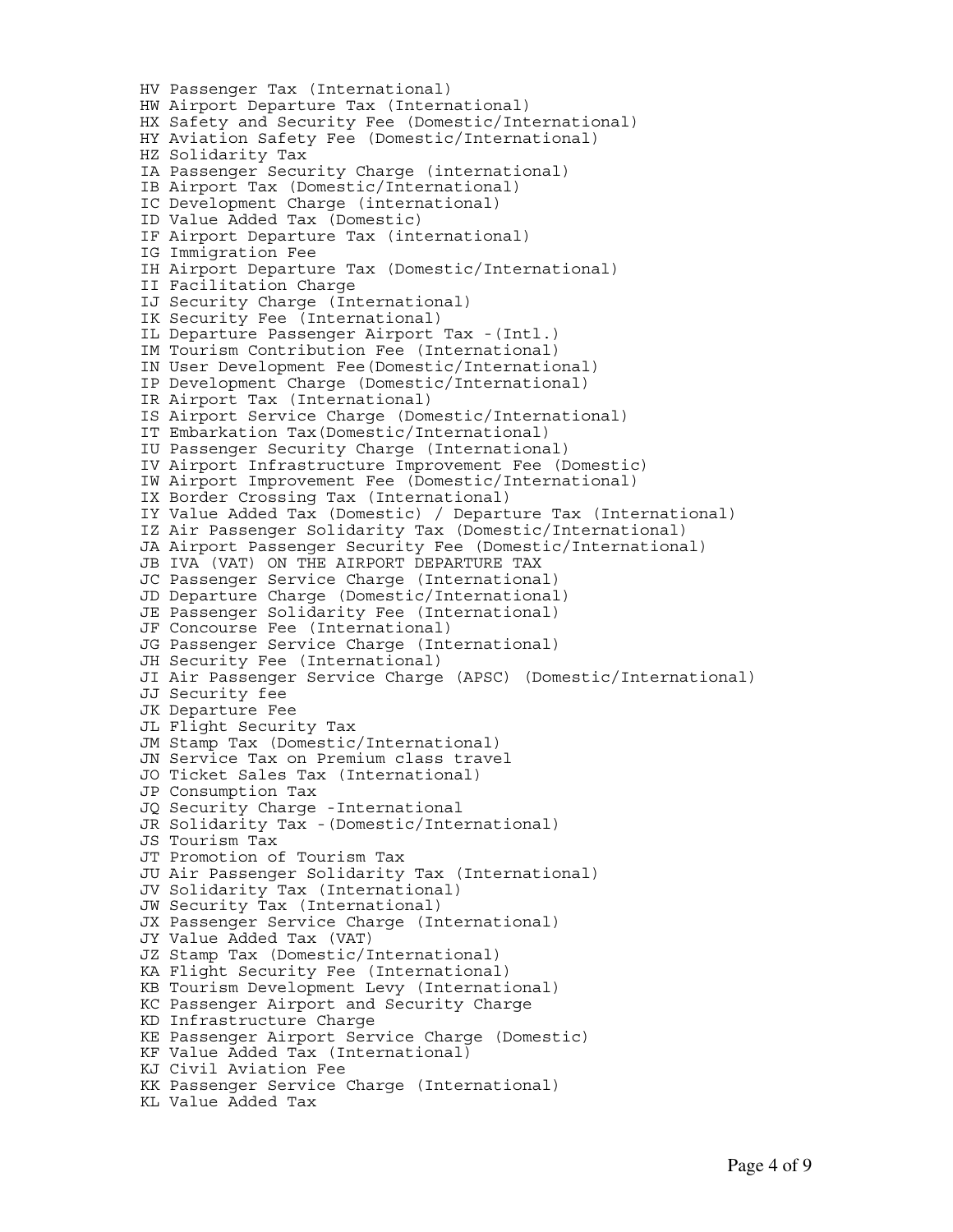```
KM Airport / Security / Stamp Tax (Domestic/International) 
KN Sales Tax (Domestic/International) 
KO Territorial Development Tax 
KP Passenger Service Charge (International) 
KQ Civil Aviation Charge 
KS Airport Service Charge (International) 
KT Passenger Service Charge (International) 
KU Municipality Tax 
KV Air Passenger Tax (Domestic/International) 
KW Airport Departure Tax 
KX Passenger Service Charge -Domestic 
KY Departure Tax (International) 
KZ Sales Tax (Domestic/International) 
LA Airport Passenger Service Charge -(Domestic/International) 
LB Beirut Airport Embarkation Tax (International) 
LC Travel Tax 
LD Passenger Service Charge (Domestic/International) 
LE Passenger Facility Charge 
LF Passenger Tax -(Domestic/International) 
LG Security Charge -(Domestic/International) 
LH Airport Departure Tax -International 
LJ CAA Regulation Tax 
LK Embarkation Tax (CMB) 
LL Security Tax 
LM Local Administration Tax 
LN Value Added Tax 
LO Hold Baggage Screening Fee 
LQ Air Travel Tax (Domestic/International) 
LR Ticket Tax 
LT Airport Tax (Domestic/International) 
LU Passenger Service Charge 
LV Passenger Departure and Security Tax (Domestic/International) 
LY Ticket Tax 
MA Airport Security / Equipment / Passenger Service / Ticket Stamp 
Tax 
MD Airport Development Tax 
ME Departure Tax (International) 
MG Passenger Tax (Domestic/International) 
MJ Passenger Service Charge (Domestic/International) 
MK Airport Service Tax(Domestic/International) 
ML Ticket Tax (Domestic/International) 
MN Passenger Service Charge 
MO Airport Security Tax 
MQ Embarkation Tax 
MR Embarkation / Fiscal Stamp / Security Tax 
MT Airport Tax 
MU Passenger Service Charge (Domestic/International) 
MW Surtax (Dom.) 
MX Transportation / Excess Baggage Ticket Tax 
MY Passenger Service and Security Charge (Domestic/International) 
MZ Value Added Tax (Domestic) 
NA Passenger Service Charge(Domestic/International) 
NC Passenger Service Charge (Domestic/International) 
NE Fiscal Stamp / Security / Transportation Tax 
NF Domestic (Australian) Passenger Service Charge 
NG Sales Tax (Domestic/International) 
NI Sales (Hacienda) Tax -(Domestic/International) 
NP Passenger Service Charge (International) 
NQ Tourism Service Fee (International) 
NV Value Added Tax (VAT) Dom. 
NZ Goods and Services Tax (GST) -Passengers 
OA Airline Booking Fees 
OB Airline Ticketing Fees
```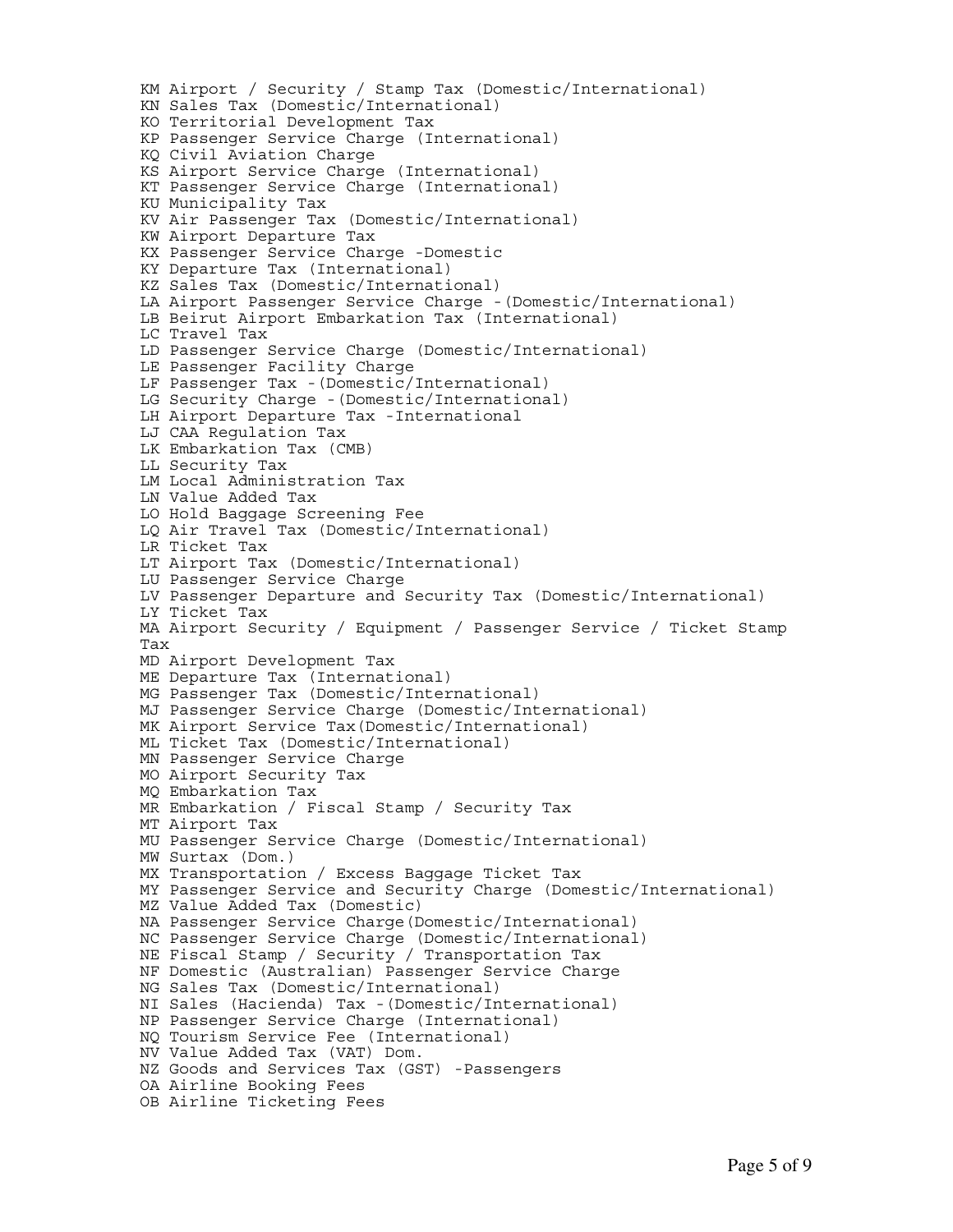```
OC Airline Service Fees 
OI Passenger Service and Security Charge (International) 
OM Airport Tax 
OO Passenger Security Service Charge 
OP Aviation Levy 
OW Excise Duty Tax 
OY Air Transport Tax 
PA Tourism Tax (Domestic/International) 
PE Sales Tax (Domestic/International) 
PF Departure Tax (Domestic/International) 
PG Departure Tax 
PH Travel / Non-Resident Head Tax 
PK Excise Duty 
PT Security Tax (Domestic/International) 
PV Value Added Tax (VAT) Domestic 
PY Transportation Tax (International) 
QA Airport Fee (Intl) 
QG Value Added Tax (Commercial Entities) 
QH Embarkation Tax 
QK Noise Levy Tax (Domestic/International) 
QL Airport Service Charge -(Domestic/International) 
QM Service Charge (Domestic) 
QN Gross Receipts Tax (Domestic) 
QO Custom and Immigration Services Tax (International) 
QR Passenger Service Charge -Dom 
QS Passenger Facility Charge 
QT Airport Service Charge (Domestic/International) 
QU Passenger Fee (Domestic) 
QV Security Tax (Domestic/International) 
QW Passenger Service Charge -Dom 
QX Passenger Service Charge -Intl 
QY Passenger Service Charge (Domestic/International) 
QZ Passenger Service Charge (Domestic/International) 
RA Passenger Service Charge -Intl. 
RB Passenger Service Charge (International) 
RC Harmonized Sales Tax 
RD Passenger Service Charge -Dom. 
RE Embarkation Tax (Intl) 
RG Federal Excise Duty (FED) 
RH Service Charge (Domestic) 
RI Terminal Use Charge (International) 
RJ Passenger Service Charge (Domestic/International) 
RK Security Tax (Domestic/International) 
RL Embarkation Tax (International) 
RN Passenger Service Charge -(Domestic/International) 
RO Airport Departure Tax (Domestic/International) 
RQ Passenger Service Charge (Domestic/International) 
RS Passenger Service Charge (Domestic/International) 
RT Departure Tax (Regional) 
RU Sales Tax (Intl) -Russian airlines 
RV Value Added Tax 
RW Passenger Service Fee (Domestic/International) 
RX Tourism Tax 
RZ Stamp Tax (Domestic/International) 
SB Government Ticket Sales Tax (Domestic/International) 
SC Goods and Services Tax (Domestic/International) 
SD Stamp Tax (Domestic/International) 
SG Passenger Service Charge 
SI Passenger Service Charge 
SK Embarkation Tax (Domestic/International) 
SL Foreign Travel Tax 
SN Fiscal Stamp Tax (Domestic/International) 
SP Embarkation Fee (Domestic/International)
```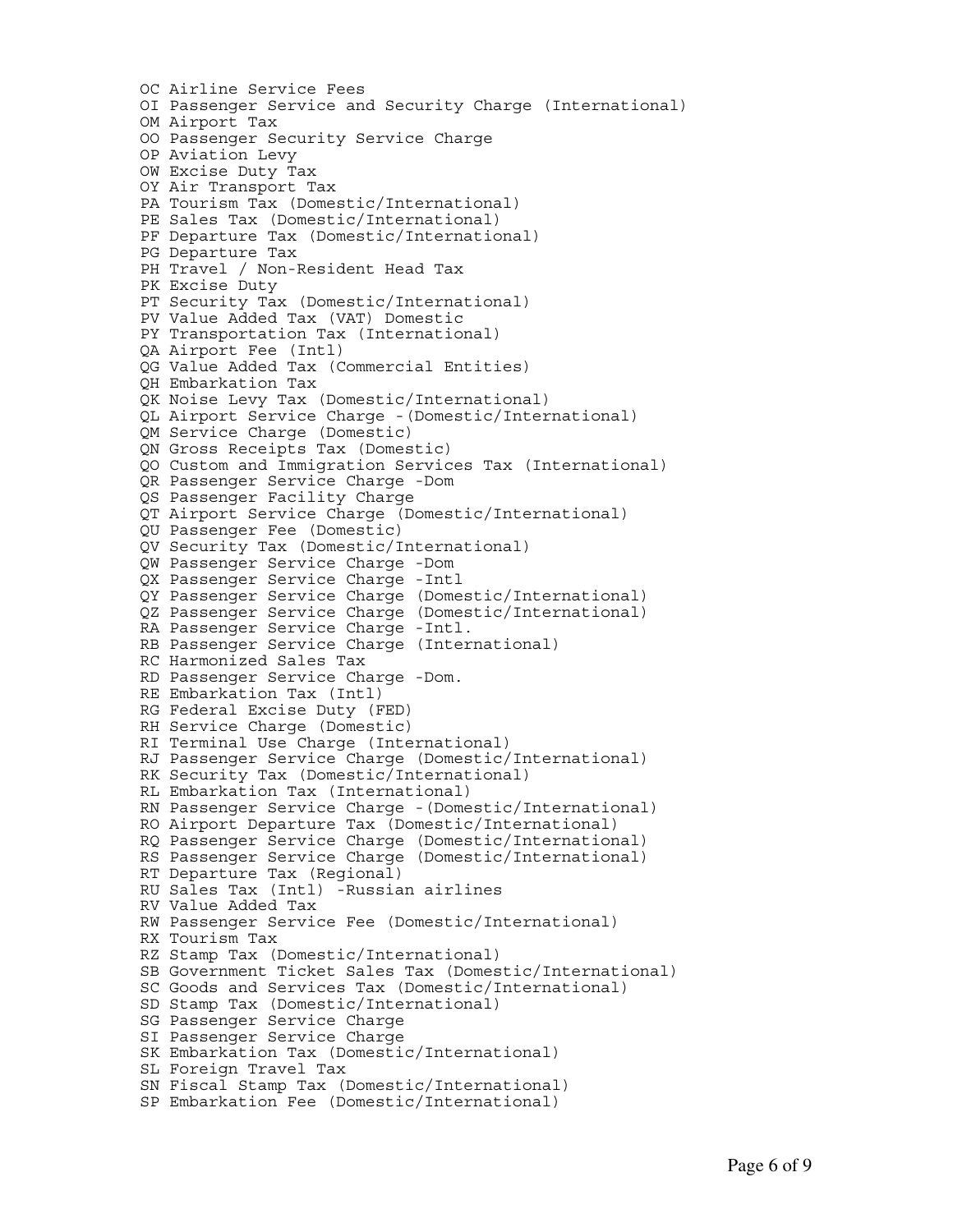SQ Airport Improvement Fee (AIF), (Domestic/International) SR Airport Facility Charge (International) ST Public Assistance / Stamp Tax (Domestic/International) SU Security Tax (Domestic/International) SV Value Added Tax (Individuals) SW Passenger Service Facilities Charge (International) SX Passenger Service Charge (International) SY Stamp Tax (Domestic/International) TA Passenger Service Charge (Domestic/International) TB Goods and Services Tax (Domestic/International) TC Passenger Tax / Security Charge TD Embarkation Tax (Domestic/International) TG Travel Tax TI Fiscal Stamp Tax (Domestic/International) TM International Passenger Airport Tax TN Fiscal Stamp Tax (Domestic/International) TO Security Levy and Airport Development Charge TQ Security Tax (Domestic/International) TR Airport Service Charge (International) TS Passenger Service Charge (Domestic/International) TT Value Added Tax TU Passenger Airport Service Charge (International) TW Airport Service Charge -Intl TX Tax for Multiple Purpose Document TZ Airport Tax (Domestic/International) UA Security Charge -(Domestic/International) UB Passenger Service Charge -(Domestic/International) UD State Charge -(Domestic/International) UE Value Added Tax -Domestic UF Passenger Service Charge -Intl UG Security Charge (Domestic/International) UH Security Charge (International) UI VAT Adjustment Tax UJ Passenger Service Charge (Domestic/International) UK Tourism Tax (Derecho No Inmigrante) UL Passenger Service Charge (Domestic/International) UM Passenger Service and Security Charge UN Goods and Services Tax (GST) UO Goods and Services Tax (GST) UP Passenger Charge (Domestic/International) UQ Pre-Inspection Charge UR Departure Fee (International) US Transportation Tax (Domestic/International) UT Foreign Air Travel Tax (FATT) UU Airport Tax (Domestic/International) BSL UV Airport Departure Tax (Domestic) UW Value Added Tax (Domestic) UX Airport Authority Fee UY Ticket Sales Tax UZ Airport Departure Tax (Domestic/International) VB Airport Infrastructure Fee VC Government Tax VD Airport Service Charge (Domestic/International) VE Tourist Contribution Tax -(Domestic/International) VF National Aid Tax (Domestic/International) VG Airport Development Fee -International VH Development Tax (Domestic/International) VJ Special Facility Charge VL Departure Tax VM Passenger Service Charge (International) VN Sales Tax VO Passenger Service Charge VP Tourist Tax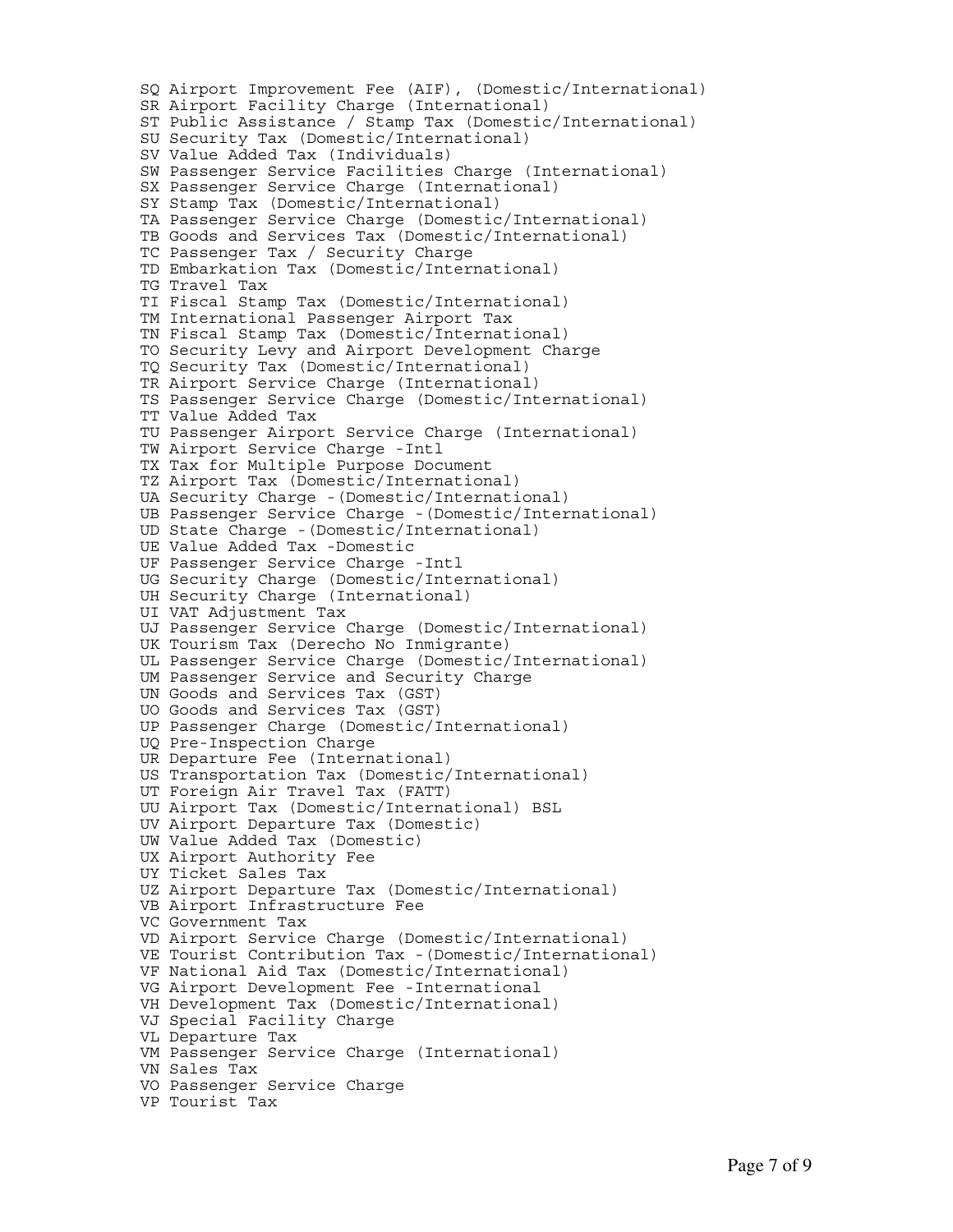VQ Airport Service Charge (Domestic) VR Passenger Service Charge (International) VS Security Tax (Domestic/International) VT Security Charge (Domestic/International) VU Departure Fee and Security Charge (International) VV Noise Isolation Charge (Domestic/International) VW Facilitation Charge (International) VX Safety Tax(Domestic/International) VY Development Tax (International) VZ Passenger Service Charge (Domestic/International) WA IVA -Value Added Tax WB Passenger Service Charge (Domestic/International) WC Air Passenger Tax WD Travel Tax (International) WG Safety and Security Charge (Domestic/International) WH Terminal Use Fee (International) WI Passenger Service Charge WJ Security Charge (International) WK Passenger Facility Charge (Intl) WL Passenger Fee (International Transit) WM Airport Departure Tax (International) WN Passenger Service Charge (Domestic/International) WO Passenger Service Fee (Domestic/International) WP Passenger Terminal Facilities Charge (Domestic/International) WQ Passenger Security Charge(Domestic/International) WS Value Added Tax WT Security Fee (Domestic/International) WU Departure Tax (International) WV Airport Departure Tax (Domestic/International) WW Passenger Service Charge (International) WX Passenger Levy (Domestic) WY Passenger Services Charge -Intl WZ Safety Charge (International) XA APHIS User Fee -Passengers XB Value Added Tax (Domestic/International) XC Departure Tax (International) XD Airport Departure Tax -TUA (International) XE Airport Tax (International) XF Passenger Facility Charge XG Goods and Services Tax (GST) XH Value Added Tax XJ Value Added Tax XK Ticket Issuance Fee XL Stamp Tax (Domestic/International/Excess Baggage) XO Transportation Tax -IVA (International) XP PTA Service Charge XQ Quebec Sales Tax XR Airport Tax (Domestic/International) XS Value Added Tax XV Airport Departure Tax -TUA (Domestic) XW Airport Tax (Domestic/International) XX Value Added Tax XY Immigration User Fee YA Passenger Charge(Domestic/International) YB Value Added Tax YC Customs User Fee YE Tourism Tax YF Value Added Tax YG Security Tax(Domestic/International) YH Embarkation Tax (TEBA) YK Airport Passenger Charge -(Domestic/International) YL Ticket Issuance Fee (Domestic/International) YN Luxury Tax (Domestic/International)